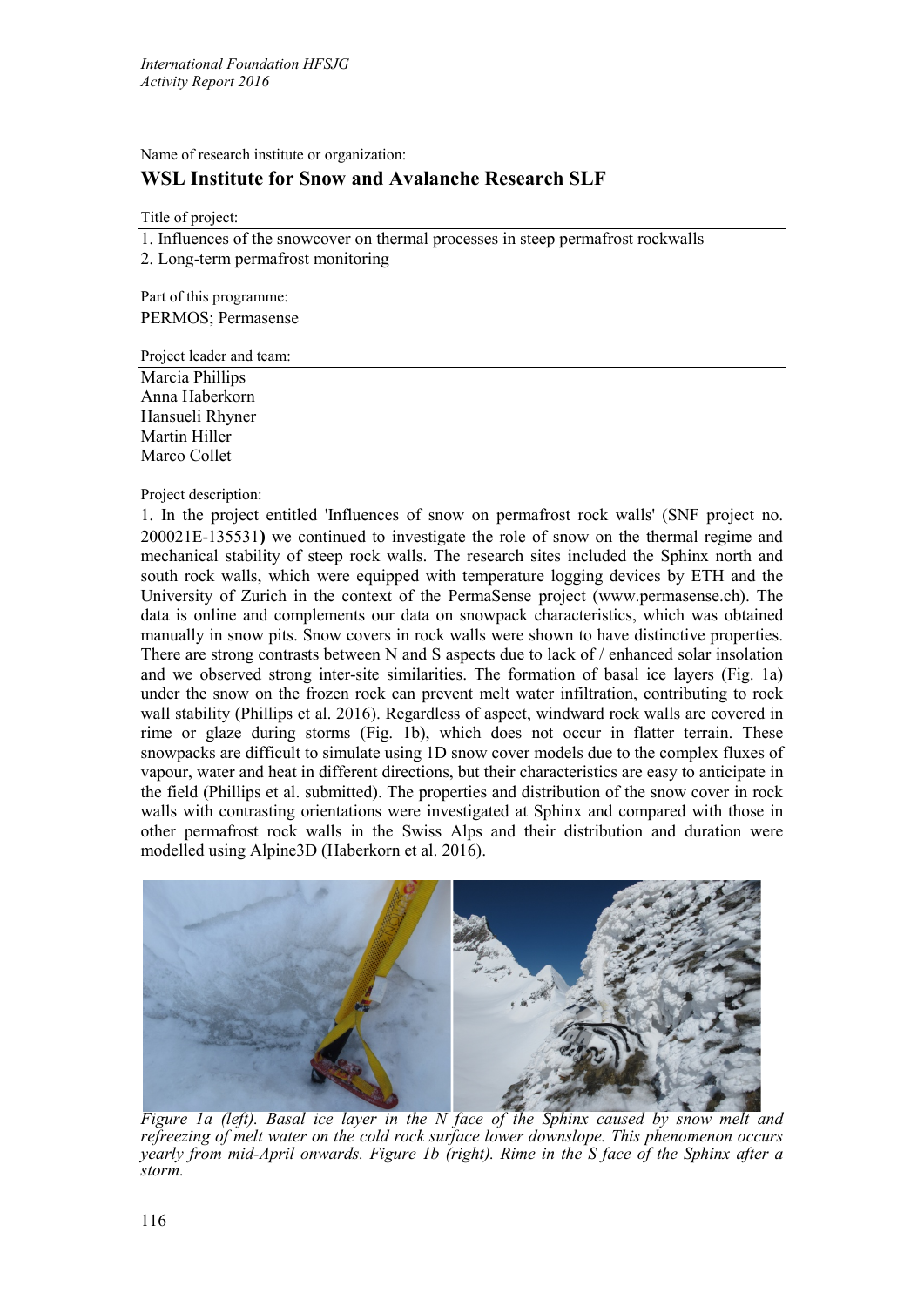2. The sub-horizontal Jungfrau Ostgrat borehole is located at 3590 m in the north facing wall of the Jungfrau Ostgrat (E ridge). It is 20 m long and equipped with 9 thermistors and a data logger. Rock temperatures vary on a seasonal basis between -4 and -8°C. Due to the time lag with depth, the warmest temperatures are registered in December and the coldest ones in May. The high elevation of the borehole and the fact that it is located in a steep, exposed rocky ridge make the data particularly valuable for long-term monitoring. Borehole temperature data now clearly indicate a warming trend (Fig. 2). In June 2016 lightning destroyed the outermost 3 thermistors. The borehole is part of the Swiss PERMOS network (www.permos.ch, PERMOS 2016) and current borehole temperature data can be obtained and visualized online using: http://shinypermos.geo.uzh.ch/app/BoreholeDataBrowser/.



*Figure 2. Borehole temperatures (2009-2016) in the Jungfrau Ostgrat N borehole (Legend: 0m is located 6m from the outer surface of the rockwall). The 3 outermost thermistors were damaged by lightning in June 2016.*

Both projects are valuable sources of data for the investigation of the role of permafrost regarding rock slope stability in high mountain regions. Our measurements at Sphinx and Jungfrau Ostgrat allow to discern the evolution of rock temperatures and active layer thickness, as well as the role of the snow cover and of snowmelt on rock temperature and rock slope stability.

Key words:

Mountain permafrost, frozen rockwalls, thermal regime, long-term monitoring, snow characteristics

Internet data bases:

www.permos.ch http://shinypermos.geo.uzh.ch/app/BoreholeDataBrowser/ www.permasense.ch

Collaborating partners/networks:

Universities of Munich, Fribourg and Zurich, ETH Zurich PermaSense PERMOS